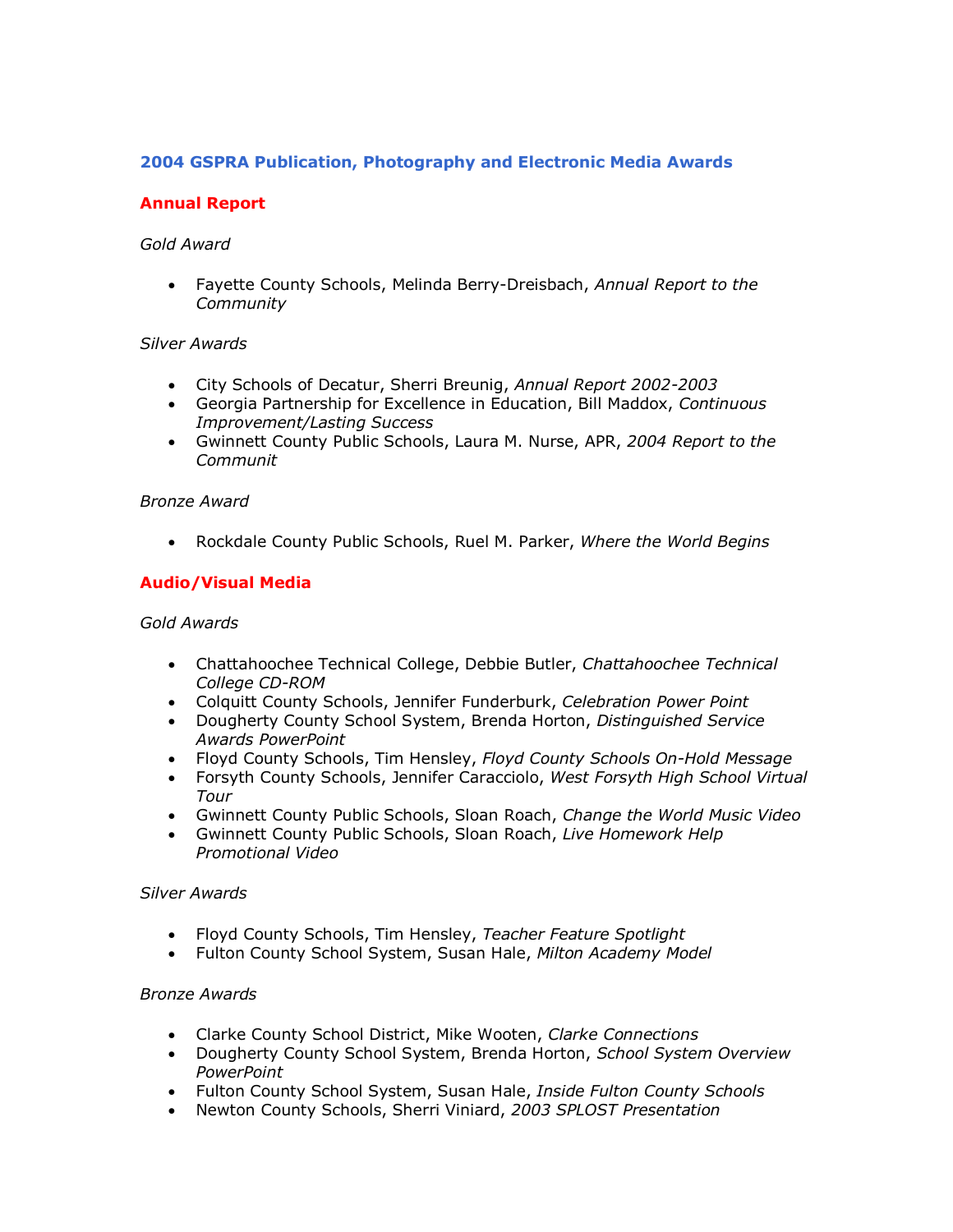# **Calendar**

## *Gold Awards*

- · City Schools of Decatur, Sherri Breunig, *20042005 School Calendar*
- · Clarke County School District, Mike Wooten, *Activity Calendar*
- · Coffee County Schools, James Ginn, *School Artwork Calendar*
- · Columbia County School System, Karen Ribble, *Employee Information Calendar*
- Fayette County Public Schools, Melinda Berry-Dreisbach, Calendar
- Forsyth County Schools, Jennifer Caracciolo, 2004-05 Calendar
- Gwinnett County Public Schools, Laura M. Nurse, APR, 2004-2005 Student *Testing Calendar*
- Lowndes County Schools, Jennifer Hattaway, 2004-2005 Calendar
- · Newton County Schools, Sherri Viniard, *20032004 Calendar*

### *Silver Award*

• Camden County Schools, John LaBoone, 2004-2005 Calendar

### **Electronic Communications**

### *Gold Awards*

- · Clarke County School District, Mike Wooten, *Newsline*
- · Forsyth County Schools, Jennifer Caracciolo, *The Communicator*
- · Fulton County School System, Susan Hale, *Rapport Online*
- · Newton County Schools, Sherri Viniard, *NCSS Inside Edition*

#### *Silver Award*

· Columbia County School System, Karen Ribble, *Inside CCBOE*

## **Excellence in Writing**

#### *Gold Award*

· Gwinnett County Public Schools, Sloan Roach, *We Look All Over for Good Teachers* 

#### *Bronze Award*

· Gwinnett County Public Schools, Sloan Roach, *Security is a Commitment, Not an Option*

## **Handbook**

*Bronze Award*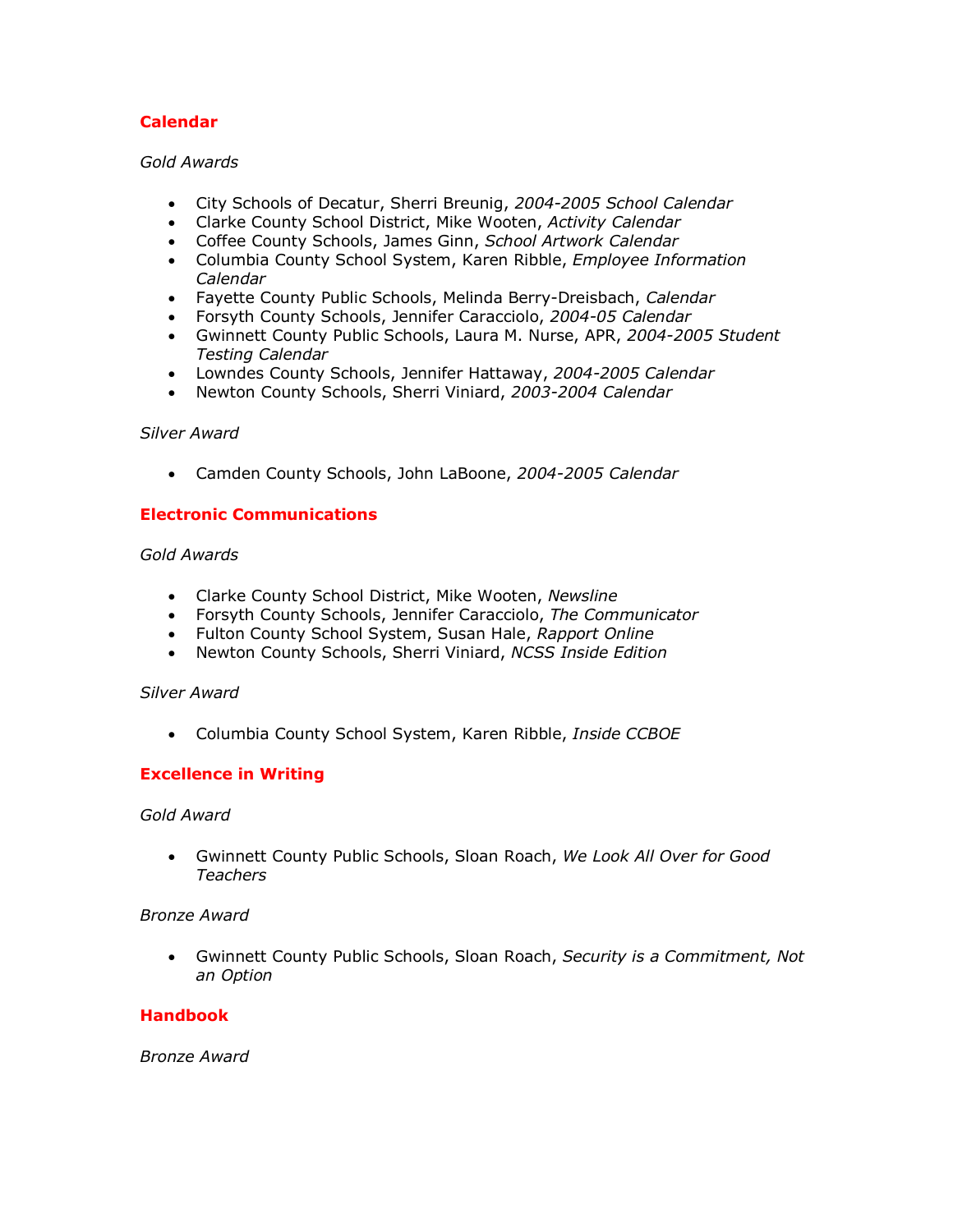· Lowndes County Schools, Jennifer Hattaway, *Student/Parent Handbook & Code of Conduct*

# **Image/Identity Package**

### *Silver Award*

· Forsyth County Schools, Jennifer Caracciolo, *Building for the Future: NSBA Visit*

## **Internet Web Site**

### *Gold Awards*

- · Chattahoochee Technical College, Debbie Butler, [www.chattcollege.com](http://www.chattcollege.com/)
- · Floyd County Schools, Tim Hensley, [www.floydboe.net](http://www.floydboe.net/)

### *Silver Awards*

- · Dougherty County School System, Lana Stuart, [www.docoschools.org](http://www.docoschools.org/)
- · Forsyth County Schools, Jennifer Caracciolo, [www.forsyth.k12.ga.us](http://www.forsyth.k12.ga.us/)
- · Fulton County School System, Susan Hale, [www.fulton.k12.ga.us](http://www.fulton.k12.ga.us/)

### *Bronze Awards*

- Camden County Schools, John LaBoone, [www.camden.k12.ga.us](http://www.camden.k12.ga.us/)
- City Schools of Decatur, Sean Quinn, www.decatur-city.k12.ga.us
- Coffee County Schools, James Ginn, [coffee.k12.ga.us](http://coffee.k12.ga.us/)
- Colquitt County Schools, Jennifer Funderburk, [www.colquitt.k12.ga.us](http://www.colquitt.k12.ga.us/)
- · Columbia County School System, Karen Ribble, [www.ccboe.net](http://www.ccboe.net/)
- · Newton County Schools, Sherri Viniard, [www.newtoncountyschools.org](http://www.newtoncountyschools.org/)

## **Marketing Campaign**

## *Gold Award*

· Gwinnett County Public Schools, Laura M. Nurse, APR, *Grayson High School Technical Education*

### *Silver Awards*

- · Fulton County School System, Susan Hale, *Talented & Gifted Programs: A Guide for Parents*
- · Professional Association of Georgia Educators, Erica Driver, *A Year of Professional Learning with PAGE*

## **Newsletter/Newspaper**

*Silver Award*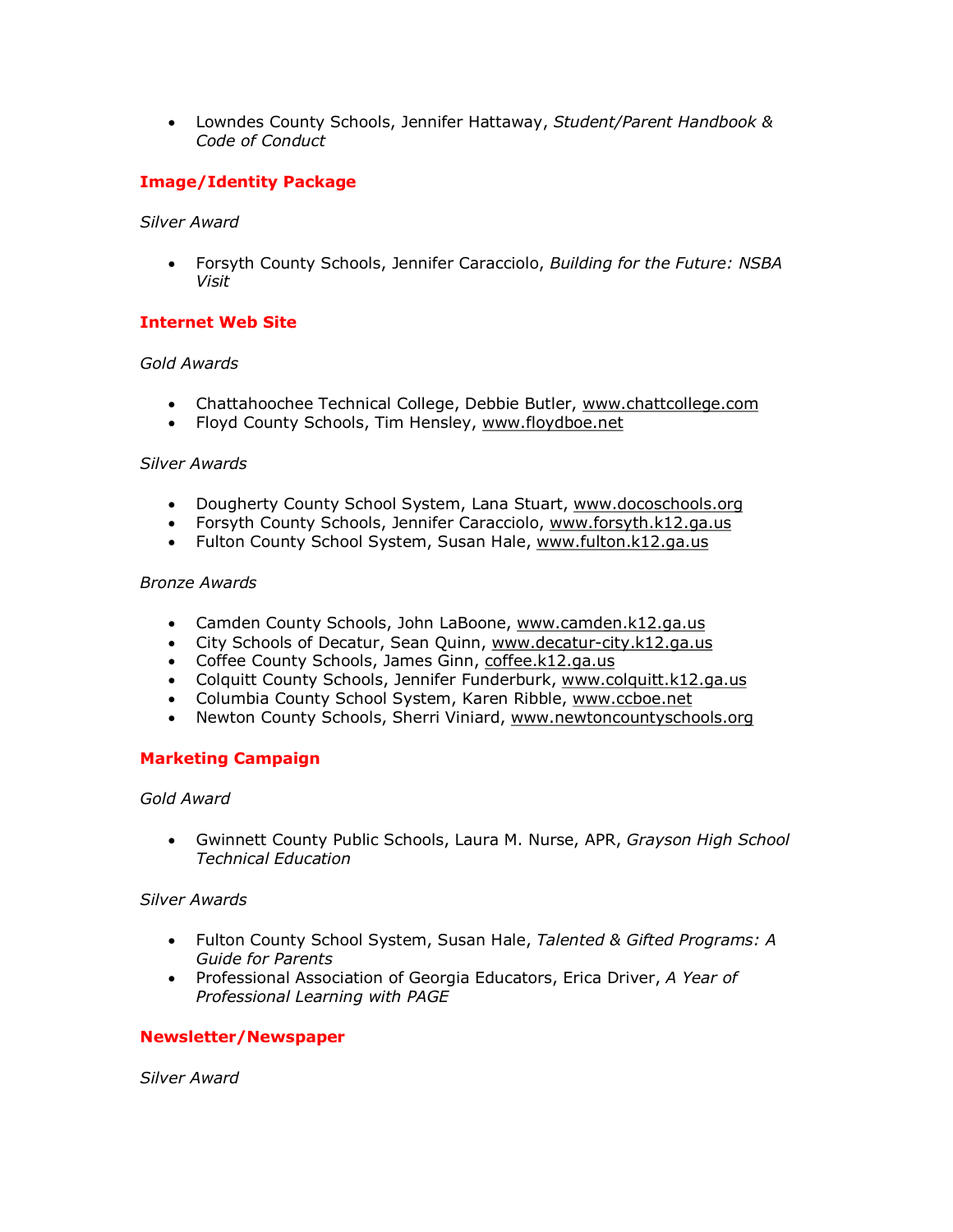· Clarke County School District, Mike Wooten, *Connections* 

## *Bronze Awards*

- · Camden County Schools, John LaBoone, *News Bulletin*
- · City Schools of Decatur, Sherri Breunig, *Foundation Footnotes*
- · Colquitt County Schools, Jennifer Funderburk, *Colquitt Connections*
- · Columbia County School System, Karen Ribble, *Inside CCBOE*
- · Jackson County Schools, Anderson S. Byers, *The Columns*

## **Photography**

## *Gold Awards*

- · Burke County School System, Molly Banks, *First Day of PreK*
- · Camden County Schools, John LaBoone, *Patriotic Assembly*

## *Silver Awards*

- · Burke County School System, Molly Banks, *First Day of Kindergarten*
- · Camden County Schools, John LaBoone, *Career Day at Kindergarten*

### *Bronze Award*

· Camden County Schools, John LaBoone, *Flag Girl*

## **Press Release**

## *Gold Awards*

- · Fulton County School System, Susan Hale, *What's New in Fulton Schools for 20032004*
- · Fulton County School System, Susan Hale, *Santa Comes Early to Iraqi Schools*
- · Henry County Schools, Cindy Foster, *2004 AYP Press Kit*
- · Newton County Schools, Sherri Viniard, *Geography Bee Press Release*

## *Silver Awards*

- · Fayette County Public Schools, Melinda BerryDreisbach, *Troop Cookout Press Release*
- · Newton County Schools, Sherri Viniard, *Slippery Start Press Release*

## **Special Purpose Publication**

## *Gold Awards*

- Camden County Schools, John LaBoone, A Manual for School-Level Public *Relations*
- · Chattahoochee Technical College, Debbie Butler, *High School Viewbook*